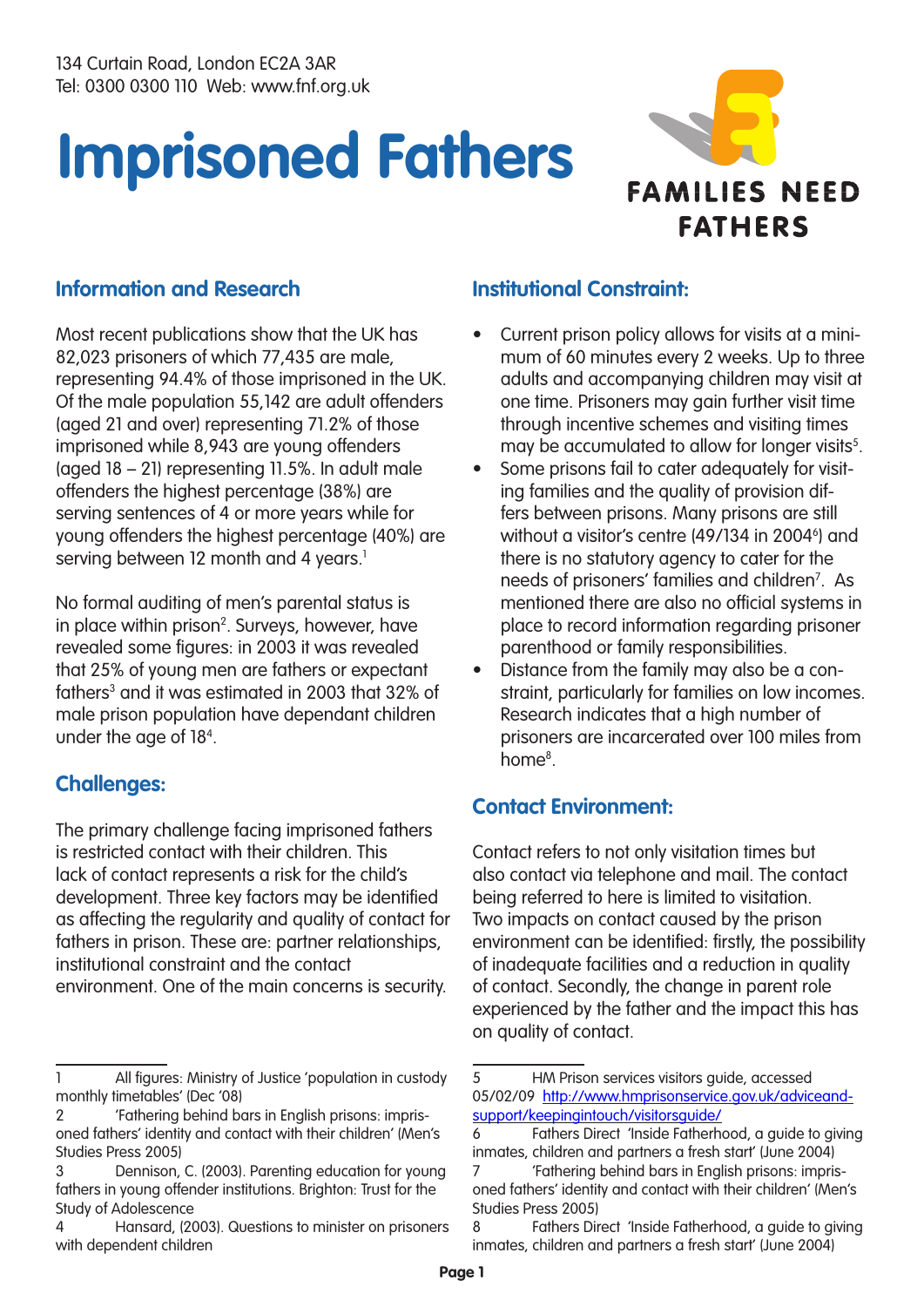

#### **Facilities/environment – Children can't be unaccompanied, mothers' input important**

- Prisons with less dedicated visitation facilities can have a negative impact on the quality of a visit. While some prisons facilitate family visits and offer dedicated environments, others restrict the contact allowed and provide only basic seating facilities. One study revealed a contrast in which one prison provided only a "large room with tables surrounded by four chairs' one of which the prisoner was constrained to, while another offered a 'dedicated family centre" where parents could move around and play with their children.<sup>9</sup>
- The unnatural nature of visiting times also affects impacts the quality of time spent with a child. The increased pressure to make the most of limited time within ridged constraints, alongside the hostile and unusual environment, can lead to increased stress or awkwardness of interaction.
- Other research has indicated the difficulty visitation presents to children. One study notes that, '"Visiting a parent in prison can be an upsetting and frightening experience for many children. Long journeys, waiting at the prison gates, searches and sniffer dogs, an environment where physical contact or play is difficult can all exacerbate the problem".

# **Changing role:**

• Research indicated that accessibility and economic contribution are essential to a strong father/child relationship and are key identifying features for a father's self-worth as a parent<sup>10</sup>.

Within a prison environment these functions are taken away and research suggests that fathers feel their identity as a father becomes 'unsettled and fragmented', as they have to create new roles for themselves<sup>11</sup>.

- For some fathers the stigma associated with incarceration coupled with their lack of contribution means that some will not want to have visitation with their children. One survey suggests that some families created different reasons for the father's absence to prevent the difficulties this situation may present to the child<sup>12</sup>.
- The new role which fathers adopt within prison and the changes they will undergo through conforming to the values of the institution may either positively or negatively affect their parenting roles following incarnation. One study suggests that, "For some the process of being removed from civic society and their family undermined any sense of a responsible father identity, whereas for others prison provided a space to reappraise the meaning of fatherhood in their lives.<sup>"13</sup>

# **Partner Relationship:**

- One of the key relationships when fathering from prison is with the mother, whose presence will be needed during visitation and whose cooperation is imperative when facilitating letters and telephone calls with the child.
- Studies in the UK and America indicate that a higher than average proportion of imprisoned fathers had a fragile relationship with their partner before imprisonment<sup>14</sup>.

<sup>9</sup> Fathering behind bars in English prisons: imprisoned fathers' identity and contact with their children' (Men's Studies Press 2005)

<sup>10</sup> Day, R.D., Lewis, C., O'Brien, M., & Lamb, M.E. 'Fatherhood and father involvement: Emerging constructs and theoretical orientations' (2005 London-Sage)

<sup>11</sup> Day, R.D., Lewis, C., O'Brien, M., & Lamb, M.E. 'Fatherhood and father involvement: Emerging constructs and theoretical orientations' (2005 London-Sage)

<sup>12</sup> Fathering behind bars in English prisons: imprisoned fathers' identity and contact with their children' (Men's Studies Press 2005)

<sup>13</sup> Doherty, W.J, Kouneski, E.F., & Erickson, M.F. Responsible fathering: An overview and conceptual framework. Journal of Marriage and the Family (1998)

<sup>14</sup> Fathering behind bars in English prisons: impris-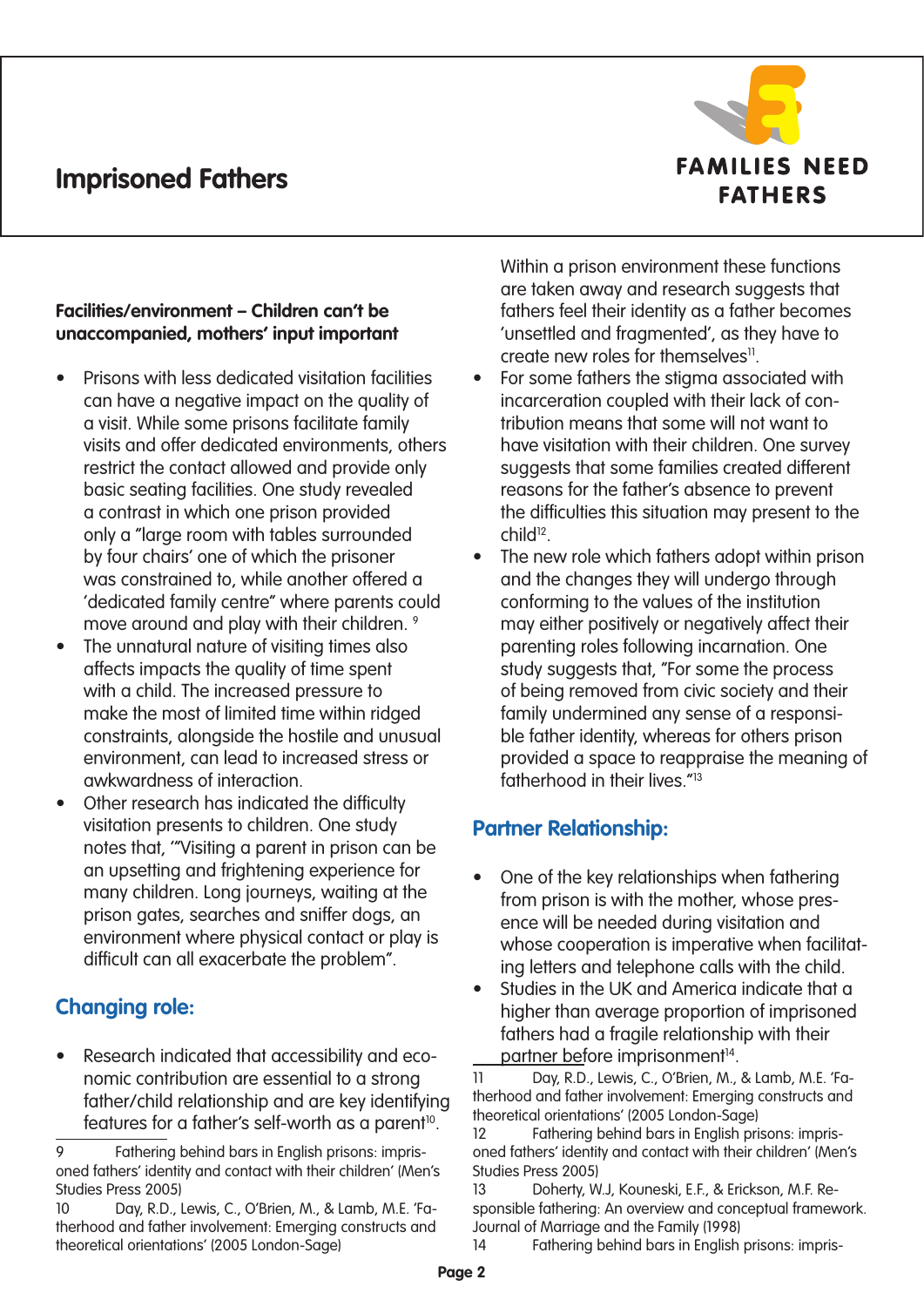

There is evidence for a correlation between child visitation and couple-relationship, with fathers claiming a poor pre-imprisonment relationship enjoying far less visitation with their child than those in a positive relationship. One study notes, "In essence a good relationship with the child's mother, as perceived by the father, was usually critical for maintaining access to children<sup>"15</sup>

#### **Impact:**

- The primary concern for families with an imprisoned father is the impact on the child and the increased risk of anti-social behaviour in later development. Also strong family links are a positive factor in preventing male-reoffending (reducing rates by up to six times research indicates<sup>16</sup>) working as a preventative for child anti-social activity.
- Current statistics indicate approximately 150,000 children in the UK <sup>17</sup>are currently affected by having an imprisoned parent. It is important again to note that the majority of UK prisoners are male and likely to present the highest proportion of imprisoned parents.
- Studies reveal that children with an imprisoned parent are three times more at risk of committing anti-social behaviour than their peers and three times as likely to suffer from mental health problems<sup>18</sup>.
- 48% of children under 10 with an imprisoned parent are likely to commit future anti-social acts compared to 14% of children under 10

oned fathers' identity and contact with their children' (Men's Studies Press 2005)

15 Fathering behind bars in English prisons: imprisoned fathers' identity and contact with their children' (Men's Studies Press 2005)

16 Fathers Direct 'Inside Fatherhood, a guide to giving inmates, children and partners a fresh start' (June 2004) 17 Fathers Direct 'Inside Fatherhood, a guide to giving inmates, children and partners a fresh start' (June 2004) 18 Lords Hansard Text (June 12 2007) accessed at: http://www.publications.parliament.uk/pa/ld200607/ldhansrd/text/70612-0006.htm accessed on 06/02/09

where no parents are imprisoned<sup>19</sup>.

# **Opportunities:**

As discussed the primary factors affecting imprisoned father contact are some institutional failings to accommodate families and the preexisting relationship with the mother, essential to accommodating contact. As in any situation the strongest safeguard for a child's development is maintaining strong parental relationships and a healthy family environment. Introducing standard practice to accommodate imprisoned parents would only benefit child and family development.

# **Links and Support:**

Visits and assisted prison visit scheme helpline - 0845 300 1423

http://www.hmprisonservice.gov.uk/ adviceandsupport/keepingintouch/ Provides official guidelines on maintaining contact and visitation procedures.

http://www.hmprisonservice.gov.uk/ adviceandsupport/keepingintouch/assistscheme/ Details on how to qualify for financial assistance when visiting an imprisoned relative/partner

# **Support Groups/Charities**

http://www.prisonersfamilies.org.uk/ Action for Prisoners Families is a national membership organisation providing advice and support to families affected by imprisonment

http://www.fatherhoodinstitute.org/index. php?id=6 The fatherhood institute provides details on current research and policy regarding

<sup>19</sup> Lords Hansard Text (June 12 2007) accessed at: http://www.publications.parliament.uk/pa/ld200607/ldhansrd/text/70612-0006.htm accessed on 06/02/09